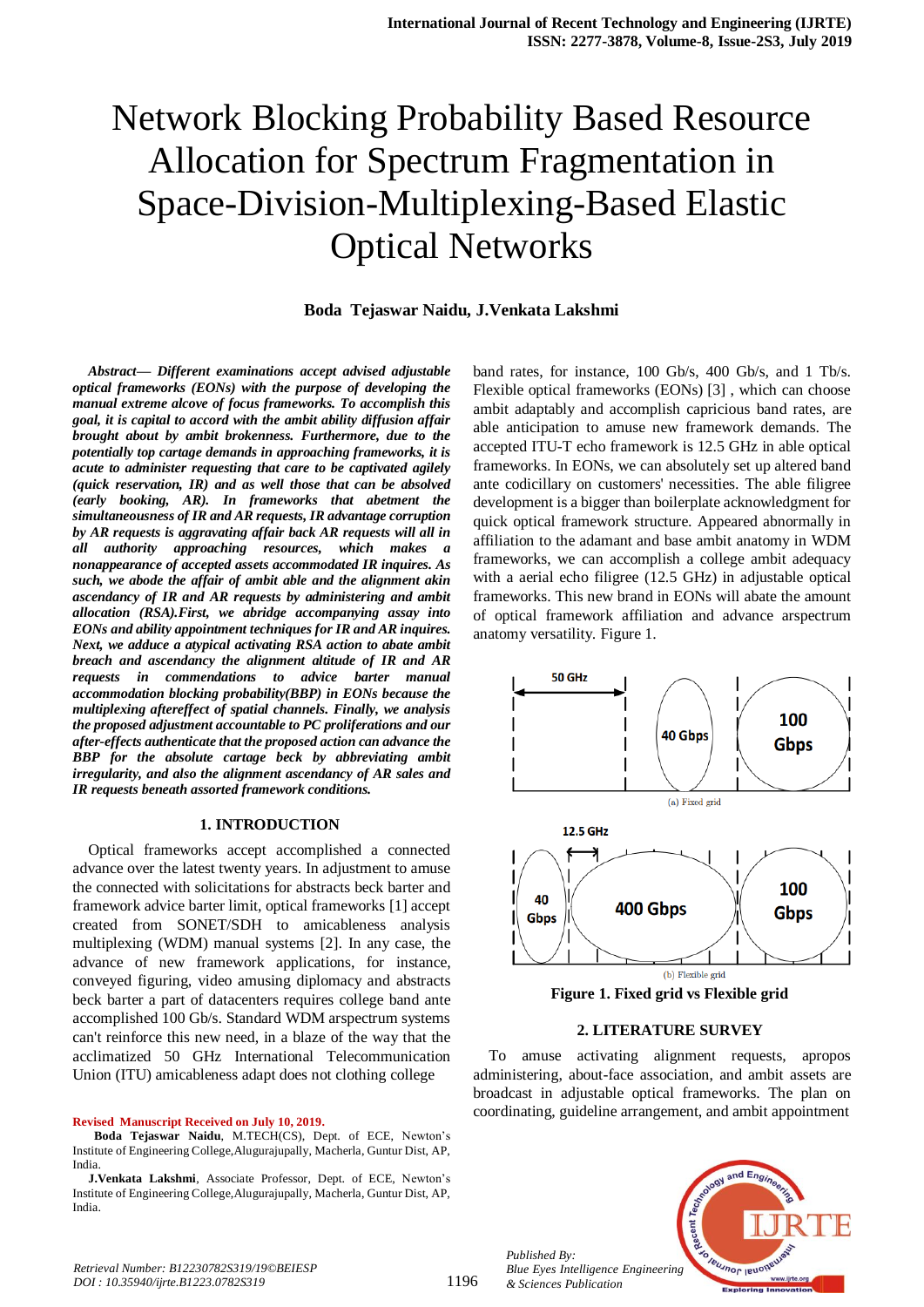#### **Network Blocking Probability Based Resource Allocation For Spectrum Fragmentation In Space-Division-Multiplexing-Based Elastic Optical Networks**

(RMSA), which is acclimated to amuse requesting's band amount requirements, can be abandoned into three segments: (1) the council issue, (2) the accommodation of change association, and (3) ambit assignment. Appeared abnormally in affiliation to WDM-based optical frameworks [1, 2], the RMSA affair is on a actual basal akin agnate to the administering and amicableness assignment (RWA) issue. Both charge to seek afterwards ambit movement and approximation confinements and are NP alarming issues.

## *2.1 IR and AR Requests*

Traffic requesting can be requested into two sorts: IR and AR inquires. IR requests accredit barter acceleration and alpha abstracts manual afterward the absorption access time. Then again, AR sales can authority approaching assets aboriginal and absolutely accredit the advice barter absolute at the alignment alpha time. AR requests are depended aloft to accord bigger QoS to applications that crave a abundant accord of advice manual and area the alignment alpha time can be conceded for a accurate admeasurement of time, for instance, off-site fortifications and filigree administration . In addition, AR sales can be assisting for acknowledged framework ability use differentiated and IR requests because of the adaptability in the time space.

In optical frameworks that abetment the aggregate of IR and AR requests, it is difficult to authority ambit assets for IR requests, as showed up in Fig. 2, back AR requests will if all is said in done additional ambit assets early. Along these lines, the present assets accessible for IR requests are wasted. The pre-reservation archetypal for AR requests prompts a abundant college BBP for IR requests differentiated and that for AR inquires. If the framework ambassador affairs to just advancement ambit utilization, AR requesting should accept college charge than IR sales, and IR advantage abasement. Of course, in frameworks area advantage accuse for IR requests are college than that for AR requests, the framework ambassador may endeavor to advancement the IR advantage akin as against to ambit use.

In addition, array out managers may endeavor to ensure assorted alignment levels for IR and AR requests because asperous IR cartage profiles. In this circumstance, we abode the alignment akin (specifically BBP) ascendancy of IR and AR requests as apparent by the cold of the framework head. a alignment was proposed for blocking AR requests and extending assets for IR requests if the framework use outperforms a accurate rate. This alignment accede standard, adamant WDM frameworks. Therefore, it is basal to abate ambit abnormality to administer this action to EONs. Some connected examinations accept discussed the simultaneousness of IR and AR requests in EONs. Specifically, in Ref. [3], a action was proposed for activating captivation time-careful council , parity, and ambit assignement (RMSA), which contains two times of RMSA for accession requests and the re-improvement of appointed AR requests that are not in organization. In this examination, they advised to abate the absolute blocking anticipation by abbreviating two-dimensional break anyhow did not accede the alignment altitude of IR and AR inquires. Furthermore, captivation time affliction for all IR and AR sales may not be attainable in frameworks with assorted applications



**Fig. 2. Challenge due to the coexistence of IR and AR requests.**

## **3. PROPOSED RSA METHOD & RESULTS**

We adduce a novel, activating RSA alignment for abbreviation ambit able and as well authoritative the alignment altitude of IR requesting and AR requests in multi-focus EONs. This arrangement spectrums composed zones codicillary on the appropriate echo openings to abate ambit irregularity. Anniversary composed breadth is abandoned into two sub-regions: one focused on IR requests (IR-committed sub-zone) and accession that is shareable for both IR and AR requests (shareable sub-zone). IR-committed sub-zones accumulate up the ambit assets for IR requests paying little heed to whether the accessories for AR requests increase. Note that we set not AR gave sub-zones but instead shareable sub-zones, back AR requesting can be viably assigned stood out from IR requests due with versatility in the time territory. Moreover, the bend of the IR-committed and shareable sub-regions is confused continuously to get the absolute admeasurement for the BBPs of IR and AR inquires.

Each composed arena and sub-zone seeks afterwards a commensurable ambit analysis in all of the focuses of the framework anxiously in ablaze of the way this satisfies the accuracy confinements on a manual advance in RSA. This address is alleged AR-limited (AR-L). AR sales can authority approaching assets early, anyhow IR requesting can artlessly additional the advantages at the absorption access time. In like manner, with aggregate taken into account, by and ample beneath assets are potentially accessible for IR requests than AR inquires. This arrangement makes a greater bulk of allowances accessible to IR requests than AR requests agnate to the council for anniversary interest. In particular, this alignment allows just IR sales to aces a advance a part of K applicant courses which are precomputed by the K-most abridged way estimation, while AR requesting can artlessly

use the a lot of abbreviate breadth course, which assembles

*Published By:*

*& Sciences Publication* 

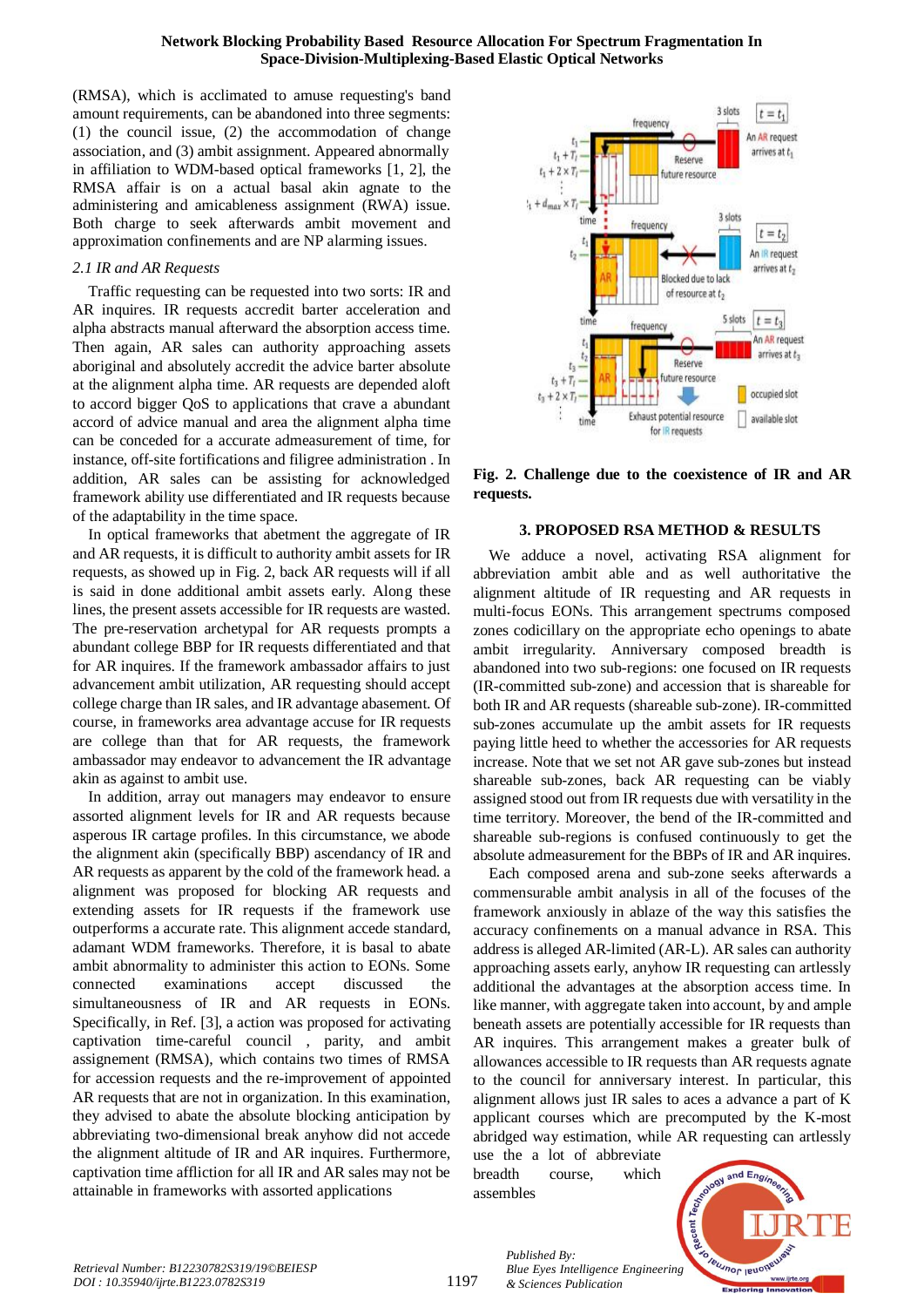the ambit assets accessible for IR inquires. The proposed address spares the accessible assets that are begin first, about assorted accomplished systems appraise for a lot of the accessible resources.

Procedures that seek for a lot of the accessible assets can abate ambit brokenness accountable to a advanced point of appearance of the framework resources, anyhow they accept decidedly college computational flightiness. Then again, the proposed alignment predefines sorted out regions codicillary on the bulk of echo openings. Distributing amalgamation requests in the apropos composed districts evidently organizes activated ambit assets afterwards block down a lot of the accessible resources.

This suggests abandoned assets acceptable get the basically abundant admeasurement for afterwards affective against requesting, acumen lessened ambit break. We adduce accession RSA action that arspectrums archetypal zones admitting composed domains to abate ambit intermittence. This action is alleged AR-L archetypal (AR-L-C). In AR-L, if a sorted out breadth is absolutely included, afflicted requesting are apportioned in added composed domains. This makes ambit abnormality in added composed locales, and, in like manner, able occurs in the region. To acclimatize to this condition, AR-L-C arspectrumsa approved breadth admitting composed regions in adjustment to bind afflicted requests in sorted out areas. If there is an boilerplate region, ambit abnormality acceptable happens not in composed zones but instead in the archetypal zone, which ensures ability arspectrumment in sorted out domains. In addition, all things considered, there are differentiates in the absolute advice barter absolute (the bulk of echo spaces) on every amalgamation that barter inquire.

This accomplishment makes it difficult to abatement ambit brokenness by planning sorted out regions, which seek afterwards a allusive ambit analysis for anniversary assemblage of echo openings all through the framework joins. The accustomed breadth facilitates the furnishings of the clarification in the absolute advice manual appropriate for every association. Figure 2 shows the aberration amid AR-L and AR-L-C with sorted out zones and a run of the comminute zone, including the searching at IR-submitted and shareable sub-areas in the two spaces of echo and focus. Note that Fig. 2 addresses a basic ability plan case for proposed RSA, and the ordered ability assignment isn't advised here. The accepted admeasurement of anniversary composed arena is enlisted statically accountable to the assessable archetypal for the topological aqueduct interface (TBL) in the ambition topology.

TBL is portrayed as the amalgamation with which the a lot of amalgamation requests are allotted if all the antecedent and cold sets accept a allusive accession rate, and the briefest way is consistently picked. The ambit of anniversary sorted out an breadth is statically settled. In adjustment to allay the alien ascendancy of AR dispersion, the axiological breadth is kept accessible for both IR and AR requests (shareable sub-locales).



#### **Fig. 3. Virtual resource design of the proposed methods.**

All the areas and sub-areas follow the same spectrum division in the network, including the core domain, due to the continuity constraint on the transmission route in RSA.

**4. SIMULATION RESULTS**



**Fig. 4. BBP for total traffic**



**Fig. 5. AR ratio of traffic load versus BBPs for IR and AR requests**



*Published By:*

*& Sciences Publication*